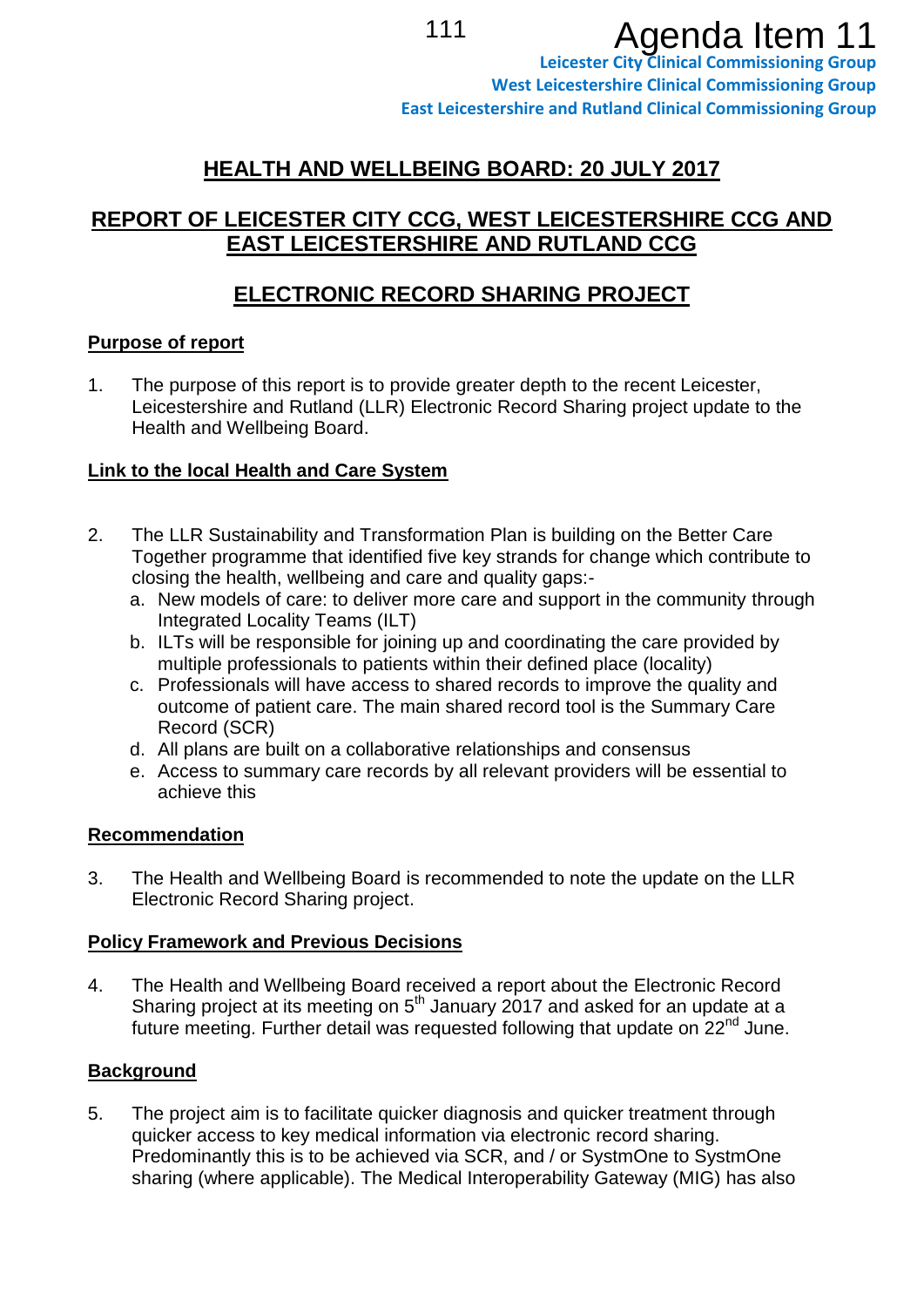been used in LLR, but the updated SCR (v2.1) makes it the more attractive option going forwards, in terms of cost to benefit ratio.

- 6. Other options initially looked at included Patient Knows Best, Coordinate My Care and myrightcare, but ultimately it was felt that these created new silos as much as they facilitated record sharing.
- 7. The LLR Electronic Record Sharing project is funded by the Estates Technology and Transformation Fund (ETTF) to enable the delivery of shared electronic records across health and social care, subject to explicit patient consent.
- 8. The project has three distinct phases:-
	- (a) Phase 1 complete the Integrated Care Planning template was successfully rolled out across primary care during March and April 2017. This feeds the patient's Summary Care Record with care planning information, when explicit patient consent is recorded. The template also enables the recording of that consent. Once consent is recorded, the SCR is updated in real-time every time the GP record is amended.

The ICP template will be updated on a quarterly basis (or as and when national guidance is updated); following the initial roll-out, development requests have been received and discussed, and version 2 of the template will be rolled-out in August 2017.

The aim is that by October 2017 more than half of LLR patients identified by the risk stratification and / or the recently released Frailty indicator in our clinical systems will have an enhanced SCR with additional information. As at the end of the June 2017, over 15,000 of our patients have given consent for an enhanced SCR.

By April 2017 the aim is that all LLR patients will have an enhanced SCR, other than the small number who dissent.

This vision of electronic record sharing is integral to the facilitation of Integrated Locality Teams providing the most appropriate care for patients across LLR.

(b) Phase 2 is now live. This is centred around secondary and community care providers using the information shared as a result of the Phase 1 work. This information can be accessed through SCR directly, but (depending on the provider) will more commonly be via SCR links in other clinical IT systems (such as SystmOne or Siren). For those providers already using SystmOne, the enhanced Summary Care Record becomes an extra sharing tool supplementing existing SystmOne-to-SystmOne sharing. In many cases providers already have the facility to access SCR. But as more LLR patients consent to enhanced SCRs the more useful SCR will become to providers.

To this end communications and engagement are key aspects of the project. We are monitoring the uptake of patients consenting to enhanced SCRs, and the number of SCR views by provider. Our communications plan takes in case studies of patients and clinicians, for use in promotional materials. The most significant aspect of this communications drive is consent – hence the focus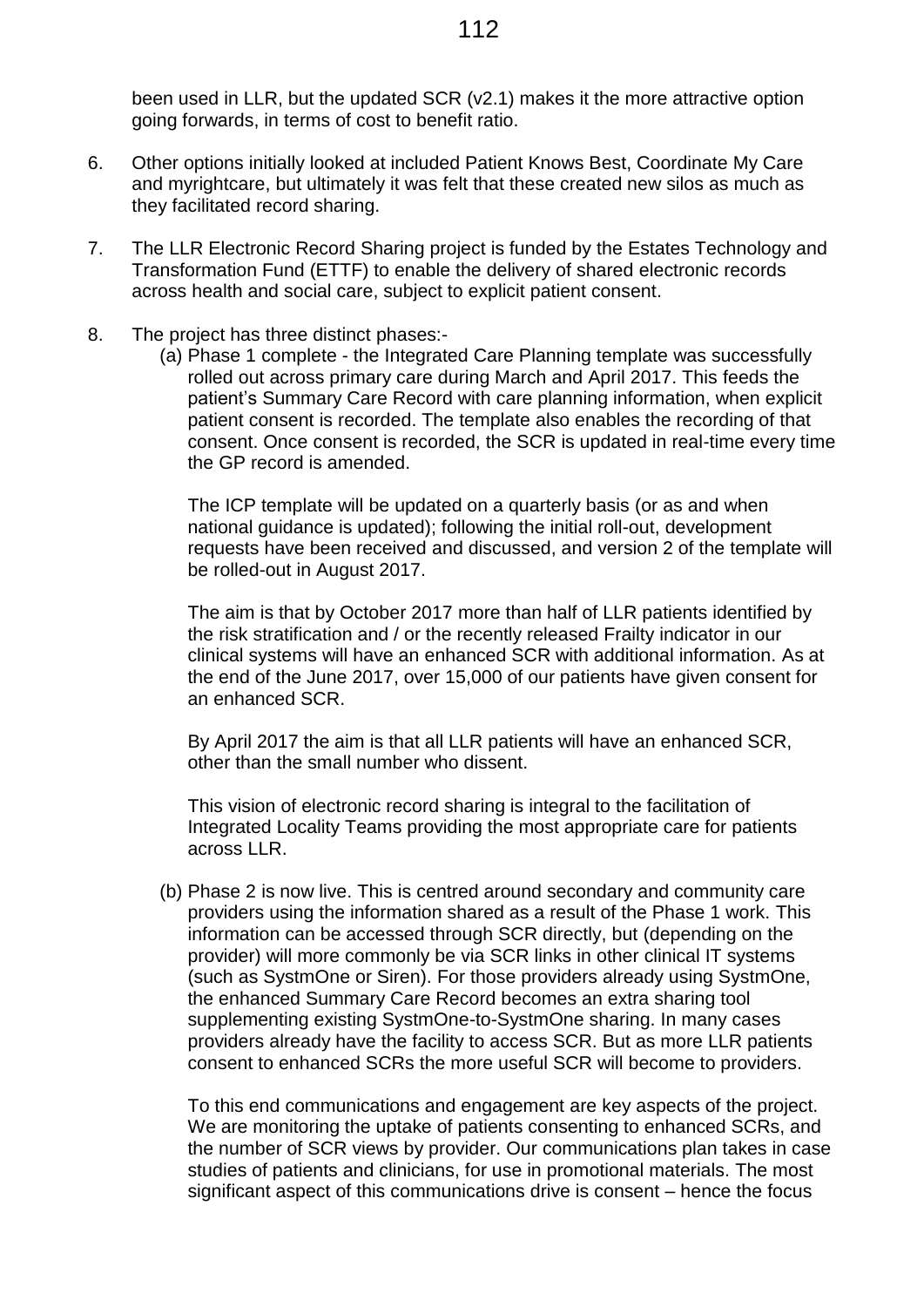on consent in the attached FAQs, Scenarios and our other promotional materials. We are also inviting senior staff members to champion SCR 2.1 by consenting themselves, and recommending that family and friends do the same. Our communications lead is developing a press briefing to further promote awareness.

Other Phase 2 workstreams are looking at streamlining the Special Patient Note (SPN) process, and maximising the benefits of SystmOne sharing in LLR; primarily through consistent flagging of records and SystmOne Views.

- (c) Phase 3 is also now live. This is looking at sharing health records with Adult Social Care staff, through the SCR. NHS Digital are in the process of discussing this from a national perspective, and we recently presented a paper from our Phase 3 group for discussion at one of their strategic planning meetings. Following this next month we will be meeting with some of their SCR Clinical and Product Leads to progress the matter, and try to influence their national steer on social care sharing.
- 9. Because the project's primary sharing tools (Summary Care Records and SystmOne) are already used across LLR, the issues around Information Governance relating to Phases 1 and 2 are covered by existing LLR Data Sharing agreements. Access is via smartcard and role-based to ensure regulation. Furthermore both SCR and SystmOne are consent-based systems – the former requires explicit consent to be recorded for an enhanced SCR to be created, and then consent each time the record is viewed. The only exception to this is if a patient is unconscious or otherwise unable to communicate, then the healthcare professional can decide to access the record in the patient's best interest. All access is documented and audited by the organisation's nominated Privacy Officer. SystmOne requires both consent to share out and consent to share in to be in place between two respective SystmOne units for the second service to view information recorded by the first.

To ensure continued compliance the Project Team includes Information Governance guidance and support from Midlands and Lancashire CSU for all three project Phases. The Governance around Phase 3 is more complicated, hence why we are liaising with NHS Digital's SCR team as they work toward a national steer on SCR and social care. In addition to our CSU IG input, Phases 2 and 3 also include respective IG leads from UHL, LPT, and the three local authorities.

#### **Proposals/Options**

10. We would like to invite the Health and Wellbeing Board to become staff champions for enhanced Summary Care Records, to help promote the benefits of electronic record sharing.

#### **Resource Implications**

11. Funding is provided via the ETTF, as per paragraph 7. A further funding request has been recently been submitted to NHS England.